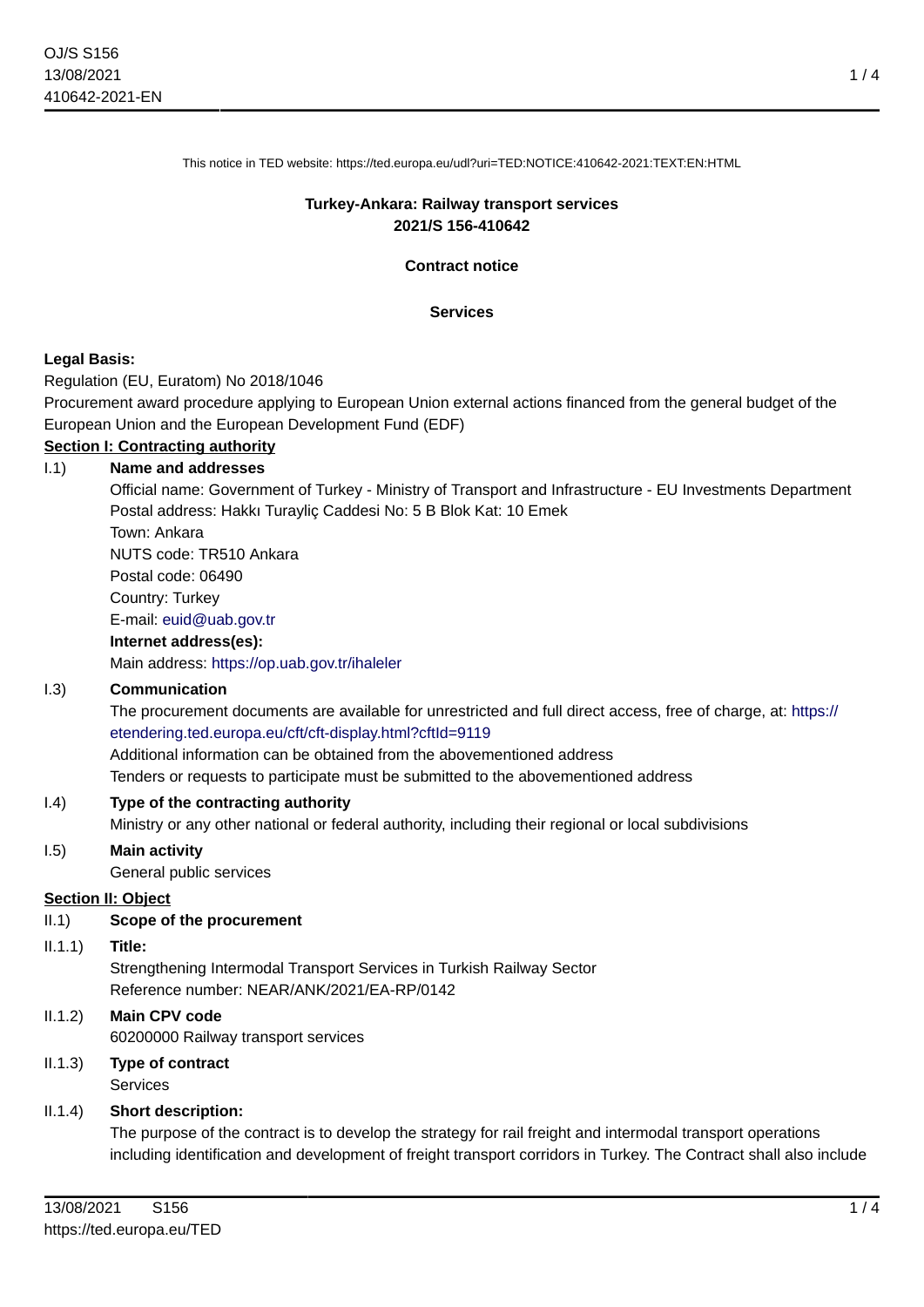|          | identification of necessary infrastructure connections and capacity building in order to improve solutions for the<br>intermodal transport operations. |
|----------|--------------------------------------------------------------------------------------------------------------------------------------------------------|
|          | The results of the Contract shall include, but not necessarily be limited to:<br>• Assessment of the situation in the sector,                          |
|          | • Exploring prospects for intermodal transport development,                                                                                            |
|          | • Action Plan for developing intermodal freight transport,                                                                                             |
|          | • Capacity building and visibility.                                                                                                                    |
| II.1.5)  | <b>Estimated total value</b>                                                                                                                           |
|          | Value excluding VAT: 2 436 360.00 EUR                                                                                                                  |
| II.1.6)  | <b>Information about lots</b>                                                                                                                          |
|          | This contract is divided into lots: no                                                                                                                 |
| II.2)    | <b>Description</b>                                                                                                                                     |
| II.2.2)  | <b>Additional CPV code(s)</b>                                                                                                                          |
|          | 60200000 Railway transport services                                                                                                                    |
| II.2.3)  | <b>Place of performance</b>                                                                                                                            |
|          | NUTS code: TR Türkiye<br>Main site or place of performance:                                                                                            |
|          | Turkey                                                                                                                                                 |
| II.2.4)  | Description of the procurement:                                                                                                                        |
|          | Strengthening Intermodal Transport Services in Turkish Railway Sector                                                                                  |
| II.2.5)  | Award criteria                                                                                                                                         |
|          | Price is not the only award criterion and all criteria are stated only in the procurement documents                                                    |
| II.2.6)  | <b>Estimated value</b>                                                                                                                                 |
|          | Value excluding VAT: 2 436 360.00 EUR                                                                                                                  |
| II.2.7)  | Duration of the contract, framework agreement or dynamic purchasing system                                                                             |
|          | Duration in months: 24                                                                                                                                 |
|          | This contract is subject to renewal: no                                                                                                                |
| II.2.9)  | Information about the limits on the number of candidates to be invited                                                                                 |
|          | Envisaged minimum number: 4<br>Maximum number: 8                                                                                                       |
|          | Objective criteria for choosing the limited number of candidates:                                                                                      |
|          | The number of candidates is not limited. Please consult the procurement documents available at the address                                             |
|          | indicated in Section I.3.                                                                                                                              |
| II.2.10) | <b>Information about variants</b>                                                                                                                      |
|          | Variants will be accepted: no                                                                                                                          |
| II.2.11) | <b>Information about options</b>                                                                                                                       |
|          | Options: no                                                                                                                                            |
| II.2.13) | <b>Information about European Union funds</b>                                                                                                          |
|          | The procurement is related to a project and/or programme financed by European Union funds: yes                                                         |
|          | Identification of the project:                                                                                                                         |
|          | PreAccession Countries / New Member States                                                                                                             |
| II.2.14) | <b>Additional information</b>                                                                                                                          |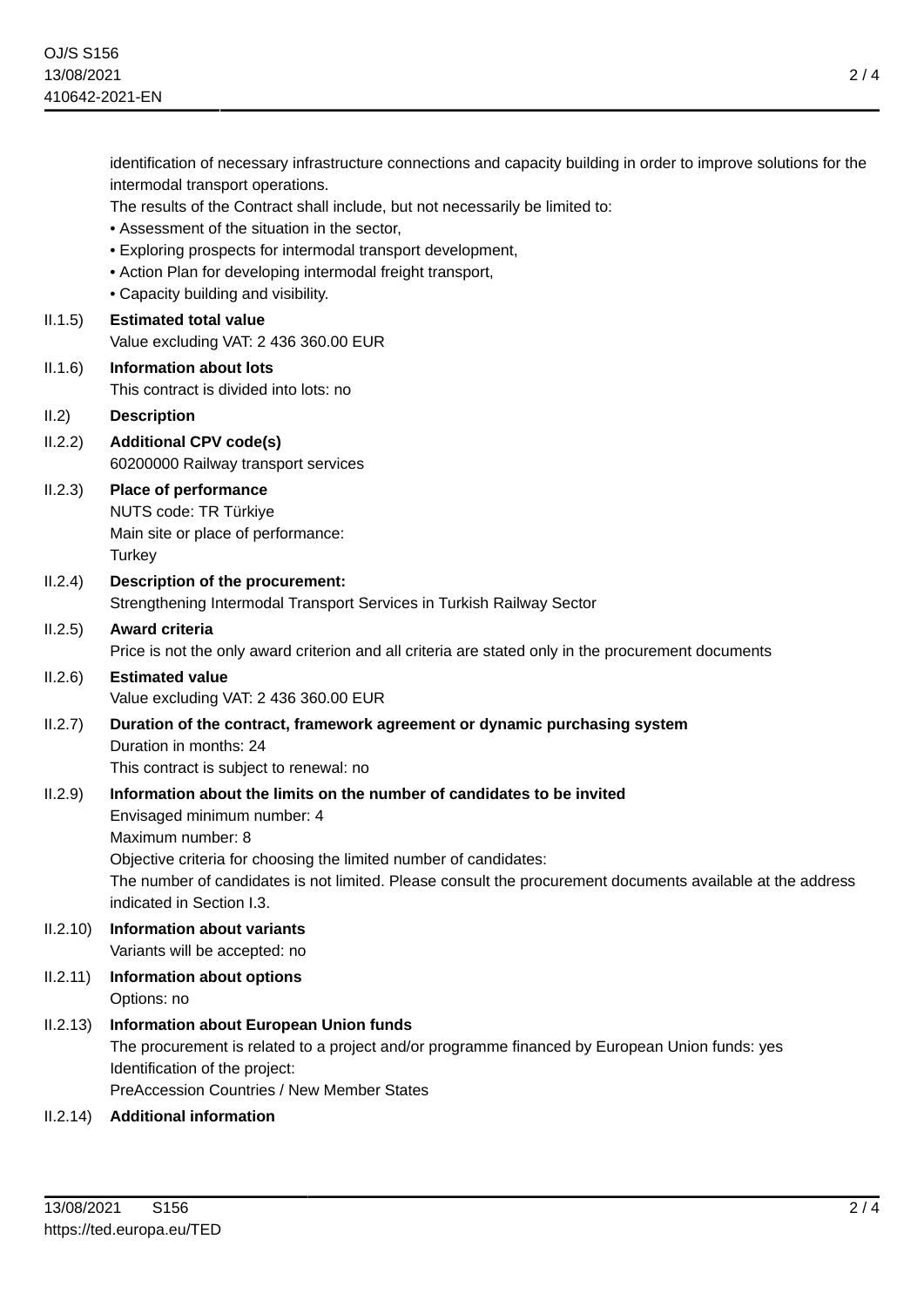Provided they are in conformity with the basic project, new services or works consisting in the repetition of similar services or works, may be entrusted up to EUR 1,200,000 to the initial contractor by negotiated procedure without prior publication of a contract notice.

## **Section III: Legal, economic, financial and technical information**

- III.1) **Conditions for participation**
- III.1.1) **Suitability to pursue the professional activity, including requirements relating to enrolment on professional or trade registers**

List and brief description of conditions:

Please consult the procurement documents available at the address indicated in Section I.3.

- III.1.2) **Economic and financial standing** List and brief description of selection criteria: The economic and financial capacity required from the candidate or tenderer to perform the contract is detailed in the document A5f "Additional information about the Contract Notice".
- III.1.3) **Technical and professional ability**

List and brief description of selection criteria: The professional and technical capacity required from the candidate or tenderer to perform the contract is detailed in the document A5f "Additional information about the Contract Notice".

- III.2) **Conditions related to the contract**
- III.2.2) **Contract performance conditions:**

Please consult the procurement documents available at the address indicated in Section I.3.

III.2.3) **Information about staff responsible for the performance of the contract** Obligation to indicate the names and professional qualifications of the staff assigned to performing the contract

### **Section IV: Procedure**

- IV.1) **Description**
- IV.1.1) **Type of procedure**

Restricted procedure

- IV.1.3) **Information about a framework agreement or a dynamic purchasing system**
- IV.1.8) **Information about the Government Procurement Agreement (GPA)** The procurement is covered by the Government Procurement Agreement: no
- IV.2) **Administrative information**
- IV.2.2) **Time limit for receipt of tenders or requests to participate** Date: 20/09/2021 Local time: 14:00
- IV.2.3) **Estimated date of dispatch of invitations to tender or to participate to selected candidates** Date: 29/11/2021
- IV.2.4) **Languages in which tenders or requests to participate may be submitted:** English
- IV.2.6) **Minimum time frame during which the tenderer must maintain the tender** Duration in months: 3 (from the date stated for receipt of tender)

### **Section VI: Complementary information**

VI.1) **Information about recurrence**

- This is a recurrent procurement: no
- VI.2) **Information about electronic workflows**